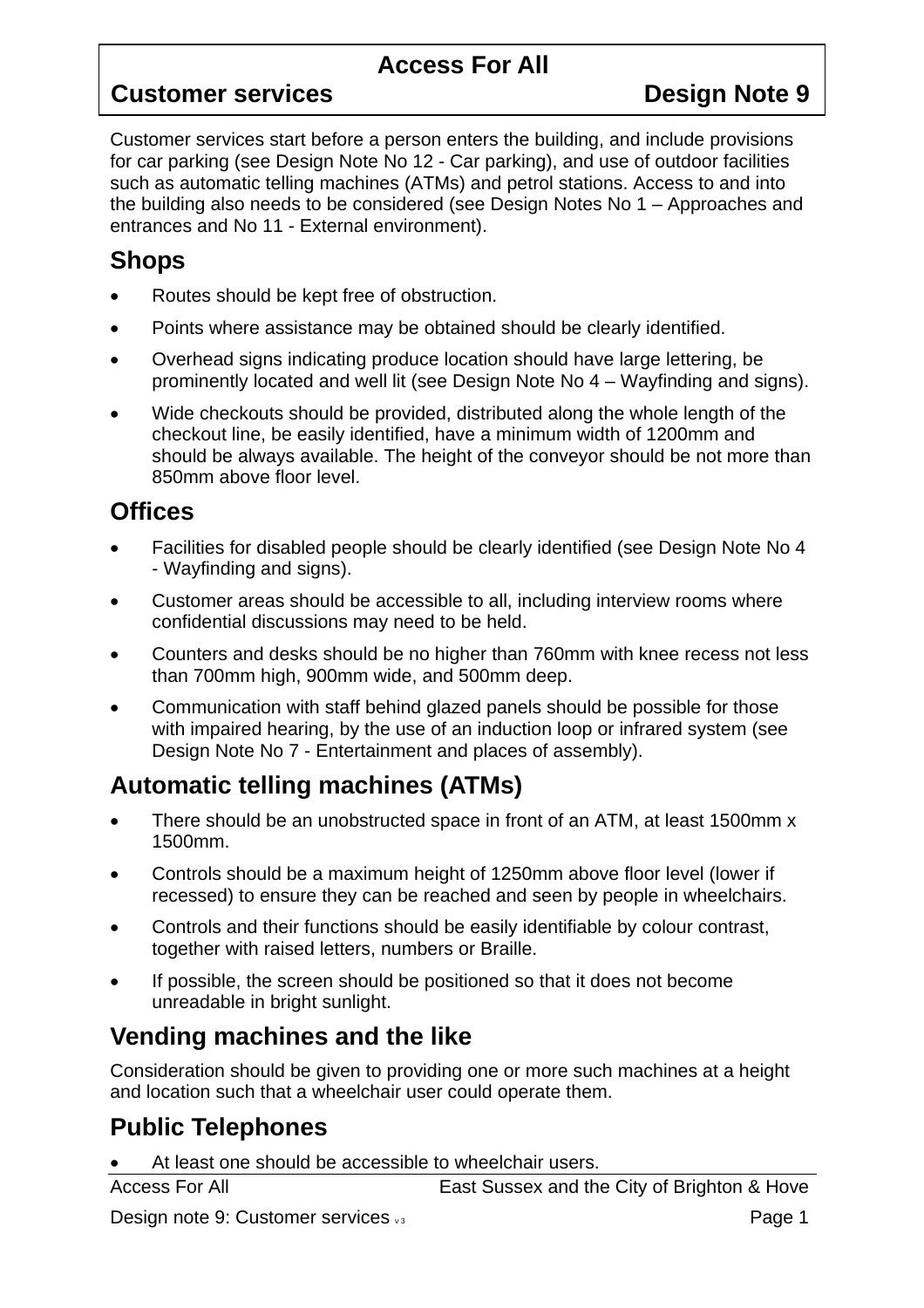- Telephone receiver and coin or card slots should be not higher than 1250mm.
- Where a shelf is provided, it should be at a height of about 750mm and should not obstruct access to the receiver.
- Acoustic canopies and the like should not obstruct access for wheelchair users or partially sighted people.
- Handsets incorporating an induction loop system should be provided for people with hearing difficulties, and appropriately signed.

## **Restaurants and bars**

Restaurants and bars should be designed to enable independent use by disabled people. Attention should be paid to providing sufficient circulation space and access to bars, self-service counters and seating areas.

- Adequate circulation space between tables should be provided.
- Service counters and bars should have a section at 750mm to 800mm above floor level that wheelchair users can comfortably use.

At least half of the seating should be accessible.

- Fixed seating is not ideal but where it is used, spaces for wheelchairs should be left.
- Spaces for wheelchairs should be integral with the seating plan so that those in wheelchairs do not obstruct circulation spaces or feel conspicuous.
- There should be a clear height under tables of at least 700mm, and gaps between table legs should be at least 750mm, to accommodate a wheelchair.

### **Petrol Filling Stations**

- Suitable access to the shop should be provided (see Design Note 1 Approaches and entrances).
- Access should not be blocked with displays or goods.
- Where toilets are provided for customers, a unisex wheelchair accessible toilet should be provided. Its location should be clearly signed and unless locked only with a RADAR lock, it should be kept open whilst the filling station remains open (see Design Note 5 – Accessible toilets).

#### *Servicecall*

A system to enable disabled drivers to summon assistance should be installed. This might be with the Servicecall system and/or by the more basic means of sounding the horn or by flashing the car headlights.

Servicecall enables drivers who have the appropriate transmitter in their car to send an infrared beam to a receiver in the station kiosk, alerting the staff that assistance is required.

Information on the systems in operation should be clearly marked on or near the pumps.

Where a system is installed, staff should be properly trained in its use.

The equipment should not be switched off while the station is open to the public.